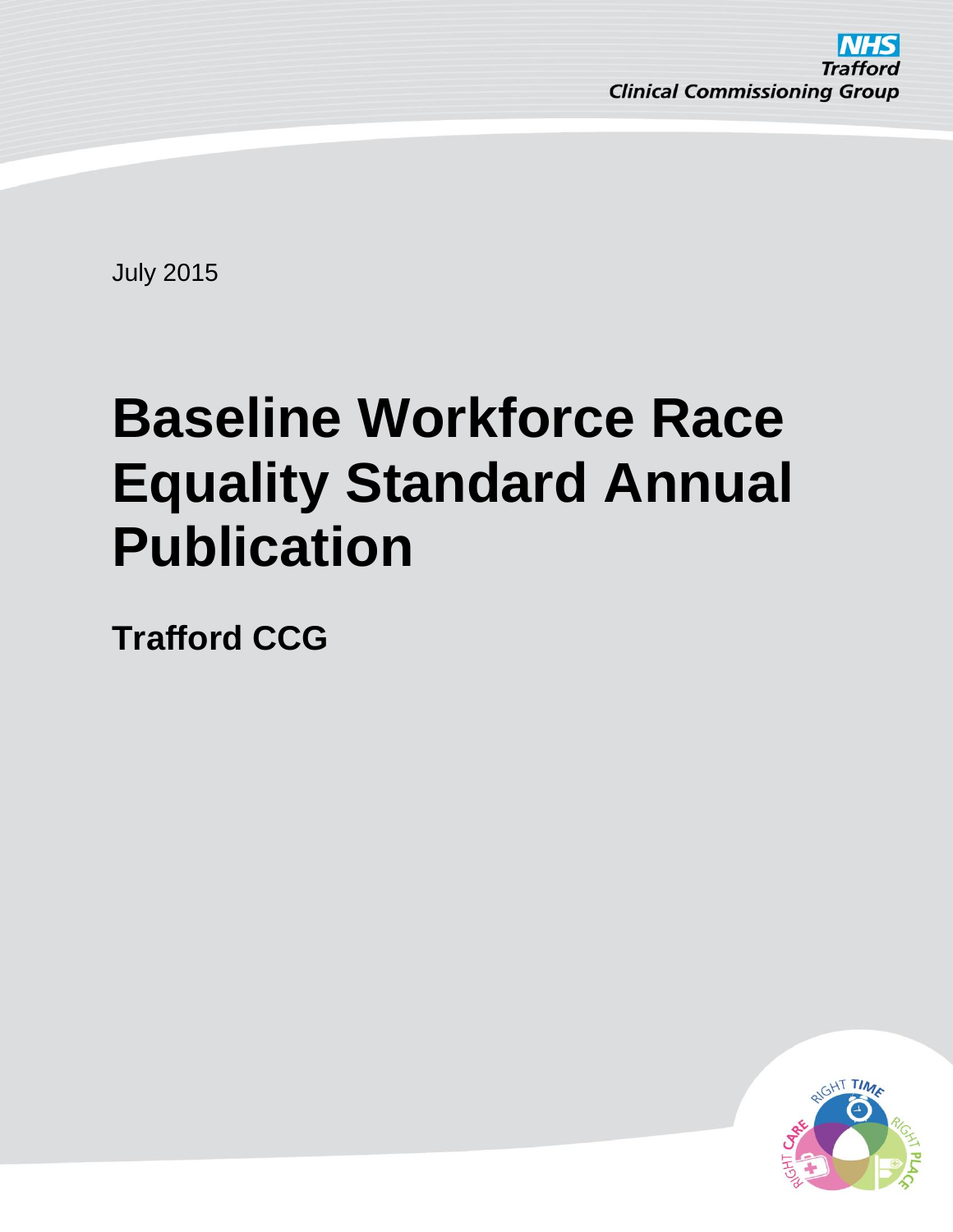|                  | <b>CONTENTS</b>                       | <b>PAGE</b> |
|------------------|---------------------------------------|-------------|
|                  |                                       |             |
| 1.0              | <b>Executive Summary</b>              |             |
| $\overline{2.0}$ | Introduction and Purpose              |             |
| $\overline{3.0}$ | <b>Workforce Indicator Results</b>    | $4 - 8$     |
| 4.0              | <b>Conclusion and Recommendations</b> | $8 - 9$     |

| <b>Separate Appendices</b>  |      |
|-----------------------------|------|
| <b>WRES Indicator Table</b> | ി റ– |

### 1 Executive Summary

This document is Trafford Clinical Commissioning Group's (CCG's) first Annual Workforce Race Equality Standard (WRES) Publication. It is a valuable part of our commitment to promoting equality and to tackling race discrimination to create an organisation where the talents of our staff are valued and developed. This new standard requires public bodies to publish relevant workforce evidence and information to show progress and compliance annually against the Equality duty.

As our first WRES, it is a baseline report and includes a statistical overview of the CCG's race related workforce data. Going forward we will us this document to enable us to recruit and commission for inclusion. It shows delivery of the CCG's Equality objectives including culture and leadership and that Trafford CCG have a workforce representative of its population and who from the information we have available believe they are supported and treated fairly.

The report does show significant gaps in the data we have available and we are committed to improving the collection of data. This will subsequently allow us to use our workforce data accurately and as a key element of the way we will aim to improve our performance in the way we manage and motivate our employees.

Gina Lawrence Chief Operating Officer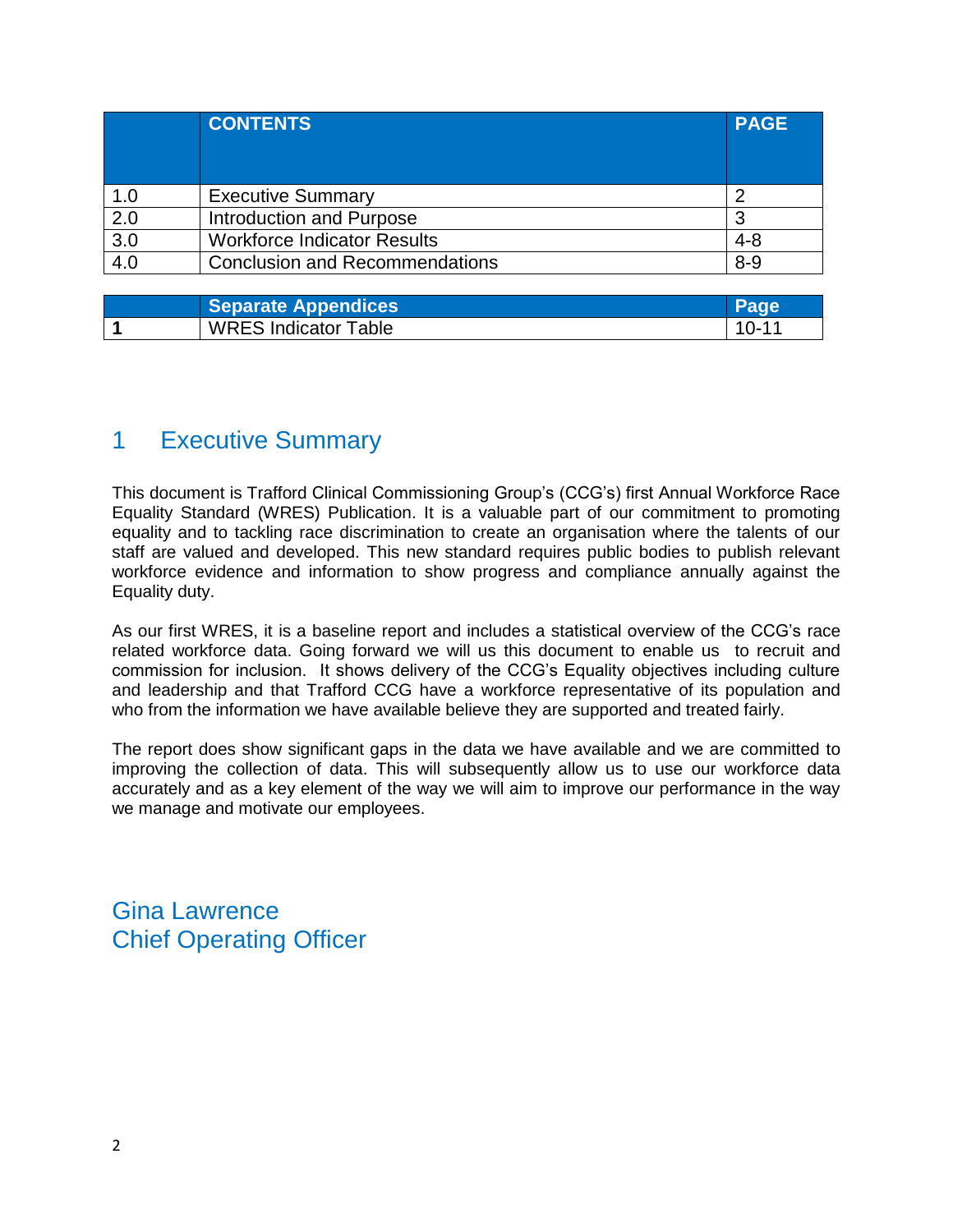## 2 Introduction and Purpose

#### **2.1 Workforce Race Equality Standard (WRES)**

The WRES standard was produced by NHS England and partner organisations as members of the NHS Equality and Diversity Council.

The standard went through an extensive consultation and engagement process and is intended to provide real impetus, not just on race equality but on equality generally, for all those who experience unfairness and discrimination within our health and care system.

Being undervalued and discriminated against leads to disengagement, unhappiness, depression, poor performance and ultimately reduced effectiveness. Staff that are engaged, motivated and enthusiastic leads to a positive environment.

Trafford CCG will be using the standard as an opportunity to help improve its culture; opportunities, experiences and working environment for the benefit of staff and patients alike.

The standard will demonstrate progress against a number of indicators of workforce race equality. Trafford CCG will report this progress annually and publish the report on our website so that it is easily accessible to all staff, patients and the wider public.

#### **2.2 The Equality Delivery System (EDS2) and WRES**

EDS2 is designed to help local NHS organisations, in discussion with local stakeholders, review and improve their performance for patient's, communities and staff in respect to all characteristics protected by The Equality Act 2010.

The WRES and EDS2 are complementary but distinctly separate reports. The WRES Report will assist implementing EDS2 and align with EDS2 goals 3 and 4.

For further information please see: [http://www.england.nhs.uk/ourwork/gov/equality](http://www.england.nhs.uk/ourwork/gov/equality-hub/eds/)[hub/eds/](http://www.england.nhs.uk/ourwork/gov/equality-hub/eds/)

#### **2.3 The Standard Indicators**

There are nine indicators. Four of the indicators are specifically on workforce data, four are based on data from national staff survey indicators and one considers board composition. (**see appendix 1)**

The standard will highlight any difference between the experience and treatment of White staff and BME staff in the NHS with a view to closing those metrics.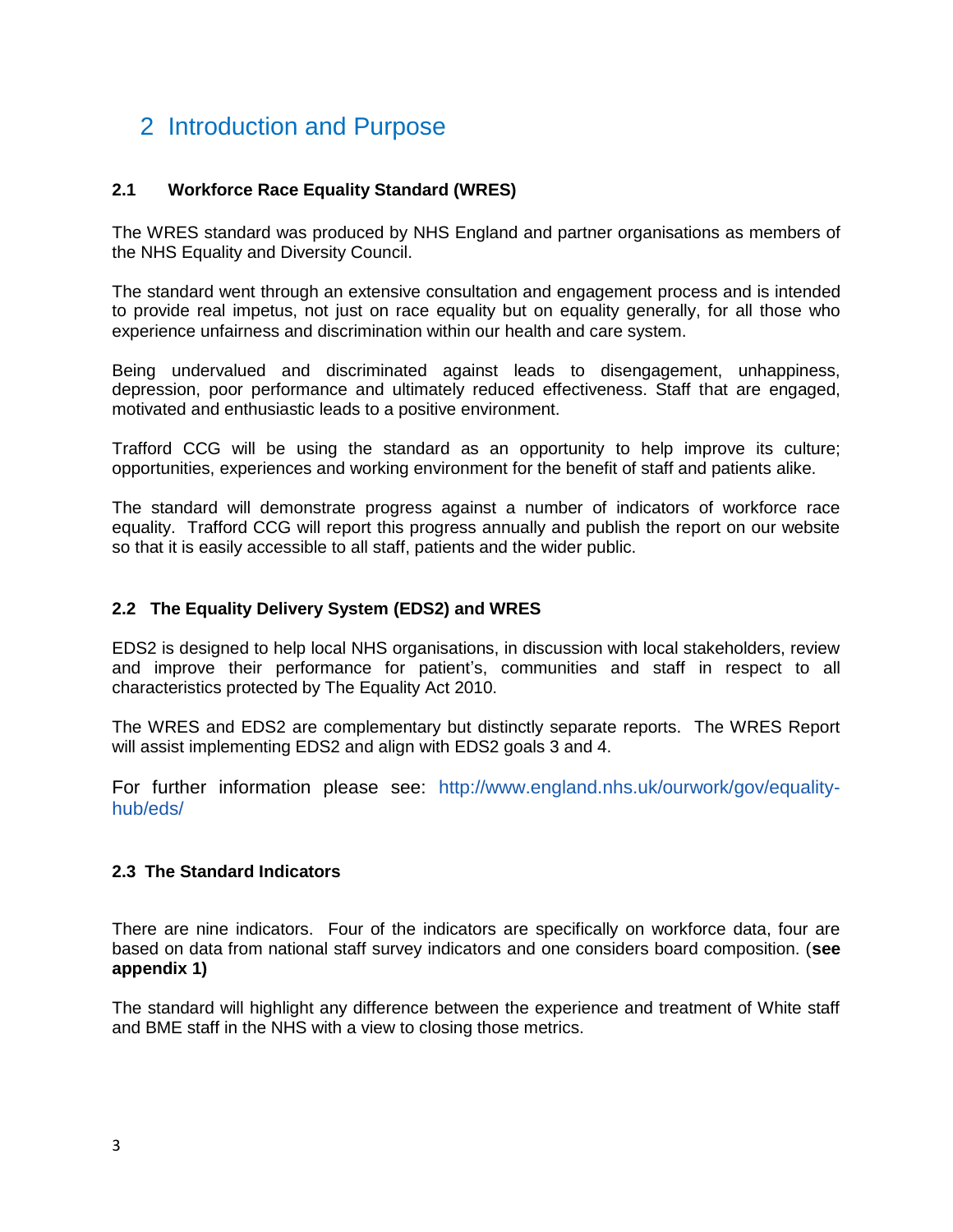## 3.0 Workforce Indicator Results

#### **3.1 Indicator 1**

**1 Percentage of BME staff in Bands 8-9 and Very Senior Management (VSM), including executive Board Members and senior medical staff, compared with the percentage of BME staff in the overall workforce Descriptor Indicator Indicator** Number of BME staff in Bands 8-9 and VSM 5 Total Number of staff in Bands 8-9 and VSM 37 **Percentage of BME staff in Bands 8-9 and VSM 14%** Number of BME staff in overall workforce 10 Total Number of staff in overall workforce 93 **Percentage of BME staff in overall 11% workforce**

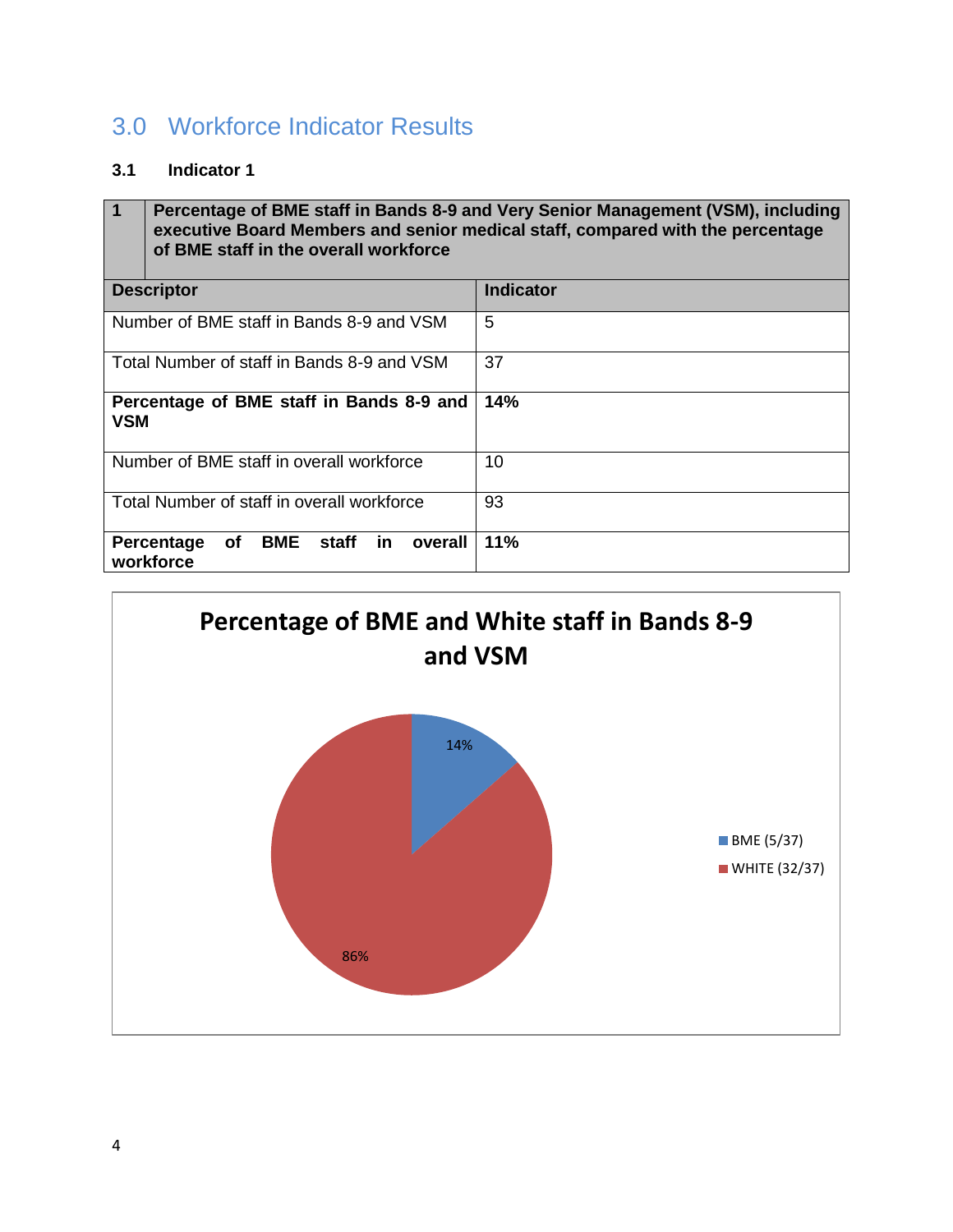

#### **3.2 Indicator 2**

| $\sqrt{2}$                         | Relative likelihood of BME staff being appointed from shortlisting compared to that<br>of White staff being recruited from shortlisting across all posts |              |                |
|------------------------------------|----------------------------------------------------------------------------------------------------------------------------------------------------------|--------------|----------------|
| <b>Descriptor</b>                  |                                                                                                                                                          | <b>WHITE</b> | <b>BME</b>     |
| Number of applicants               |                                                                                                                                                          | 387          | 163            |
| Number of shortlisted applicants   |                                                                                                                                                          | 97           | 21             |
| Number appointed from shortlisting |                                                                                                                                                          | 9            | $\overline{2}$ |
|                                    | of shortlisted candidates being<br>Percentage<br>appointed                                                                                               | 9.3%         | 9.5%           |

The relative likelihood of BME staff being appointed from shortlisting compared to that of White staff being recruited is the same.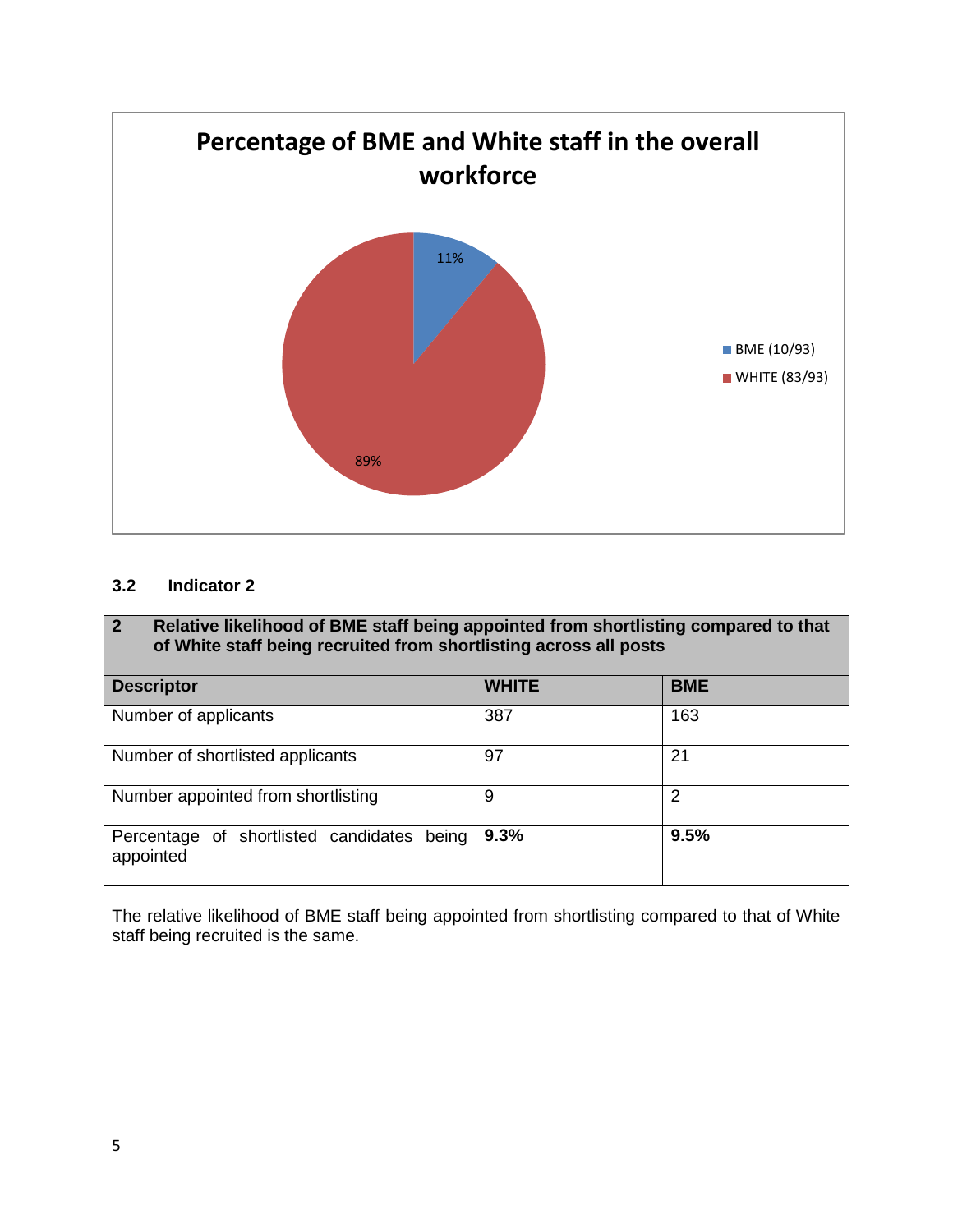

#### **3.3 Indicator 3**

**3 Relative likelihood of BME staff entering the formal disciplinary process, compared to that of white staff entering the formal disciplinary process, as measured by entry into a formal disciplinary investigation. Descriptor WHITE BME**

| <b>PUSSIBUS</b>                                  |    | ---- |
|--------------------------------------------------|----|------|
| No of staff in workforce                         | 83 | 10   |
|                                                  |    |      |
| No of Staff entering the formal disciplinary   0 |    |      |
| process                                          |    |      |

The figures suggest the likelihood of BME staff entering the formal disciplinary process compared to White staff is currently the same.

#### **3.4 Indicator 4**

| Relative likelihood of BME staff accessing non-mandatory training and CPD as<br><b>4</b><br>compared to white staff |              |            |
|---------------------------------------------------------------------------------------------------------------------|--------------|------------|
| <b>Descriptor</b>                                                                                                   | <b>WHITE</b> | <b>BME</b> |
| No. of staff in workforce                                                                                           | 83           | 10         |
| No. of staff accessing non mandatory training   17<br>and CPD                                                       |              | າ          |
| Percentage likelihood of staff accessing non<br>mandatory training                                                  | 0.2%         | 0.2%       |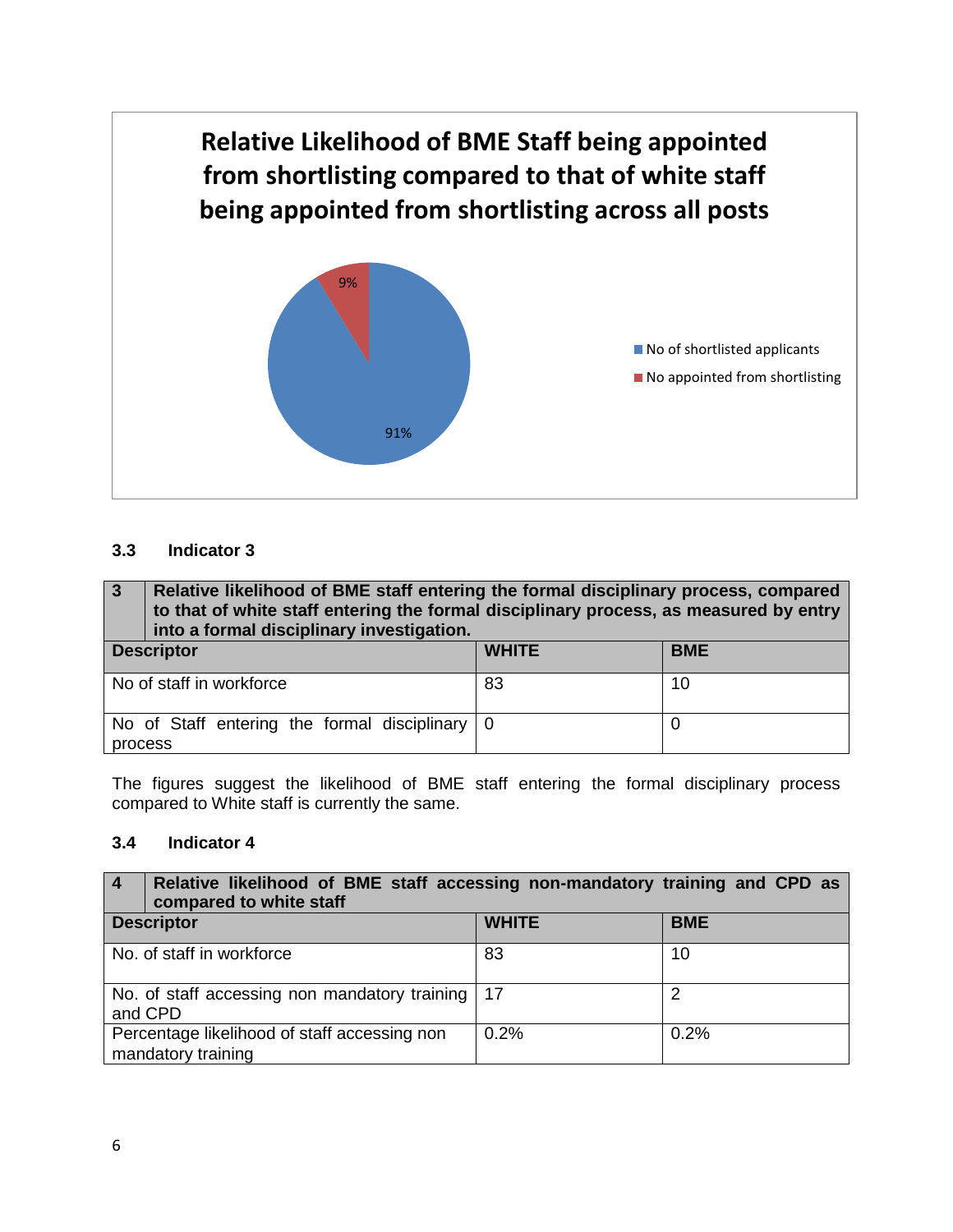NWCSU have provided these statistics and the likelihood of white or BME staff entering non mandatory training is the same

Due to changes to the HR and Training processes and management Trafford CCG will hold this information going forward to enable reporting and analysis.

#### **3.5 Staff Survey Indicators**

| -5 | KF18. Percentage of staff experiencing harassment, bullying or abuse from<br>patients, relatives or the public in the last 12 months.                      |
|----|------------------------------------------------------------------------------------------------------------------------------------------------------------|
| 6  | KF19. Percentage of staff experiencing harassment, bullying or abuse from staff in<br>last 12months.                                                       |
|    | KF27. Percentage believing that trust provides equal opportunities for career<br>progression or promotion.                                                 |
| 8  | Q23. In the last 12 months have you personally experienced discrimination at work<br>from any of the following:<br>Manager/team leader or other colleagues |

There have been no incidents or complaints reported by staff for KF18/ and KF19 of the above. The CCG staff survey last November 2014 did not incorporate the above indicators and there has been no formal complaints made by staff to date for KF27 and Q23.

These indicators will all be included in the next staff survey which will be distributed in November 2015 and can be reported more thoroughly in the 2016 WRES publication.

#### **3.6 Indicator 9**

| <b>9</b>          | Boards are expected to be broadly representative of the population they serve |              |            |  |
|-------------------|-------------------------------------------------------------------------------|--------------|------------|--|
| <b>Descriptor</b> |                                                                               | <b>WHITE</b> | <b>BME</b> |  |
|                   | No of Governing Body Members                                                  |              |            |  |

Trafford CCG Governing body is representative to the population it serves.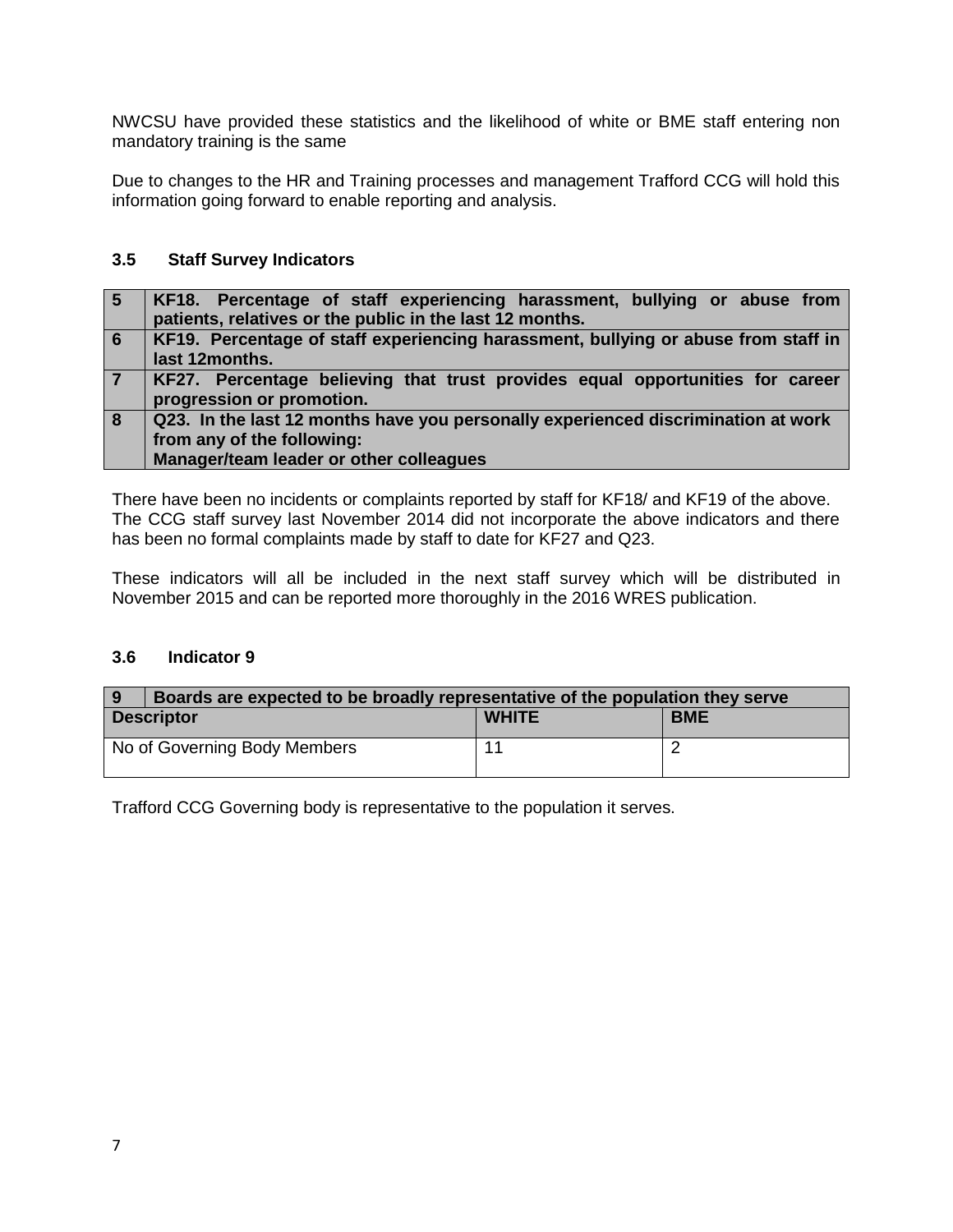

## 4.0 Conclusions and Recommendations

Trafford CCG gives due regard to using the indicators to help improve experiences and representation at all levels within our workforce.

Due to recent changes to the HR and Training processes and management, Trafford CCG will strengthen and hold this workforce data going forward to improve reporting and analysis.

HR staff will now collate appropriate recruitment and appointment data on a monthly basis. Line Managers are responsible for updating self-service ESR regarding staff data and use the new Covalent system to record staff objectives and appraisal information. The system allows bespoke reporting and analysis. The Associate Director of Corporate Services and OD will collate and hold grievance and bullying complaint data.

There is currently no race section within the ESR reporting tool but there has been a request to add this to the system to enable reporting to be more accurate and can be updated by staff via the self service.

Equality and Diversity training is mandatory for all staff. Commissioners must attend refresher Equality analysis training sessions on a regular basis and these are delivered internally. The content of the training is comprehensive, covering all protected characteristics, the CCG's obligations regarding the Public Sector Equality Duty, and the expectations on staff.

The next CCG staff survey will be distributed in November 2015 and will include Indicators 5-8 to ensure thorough reporting in 2016.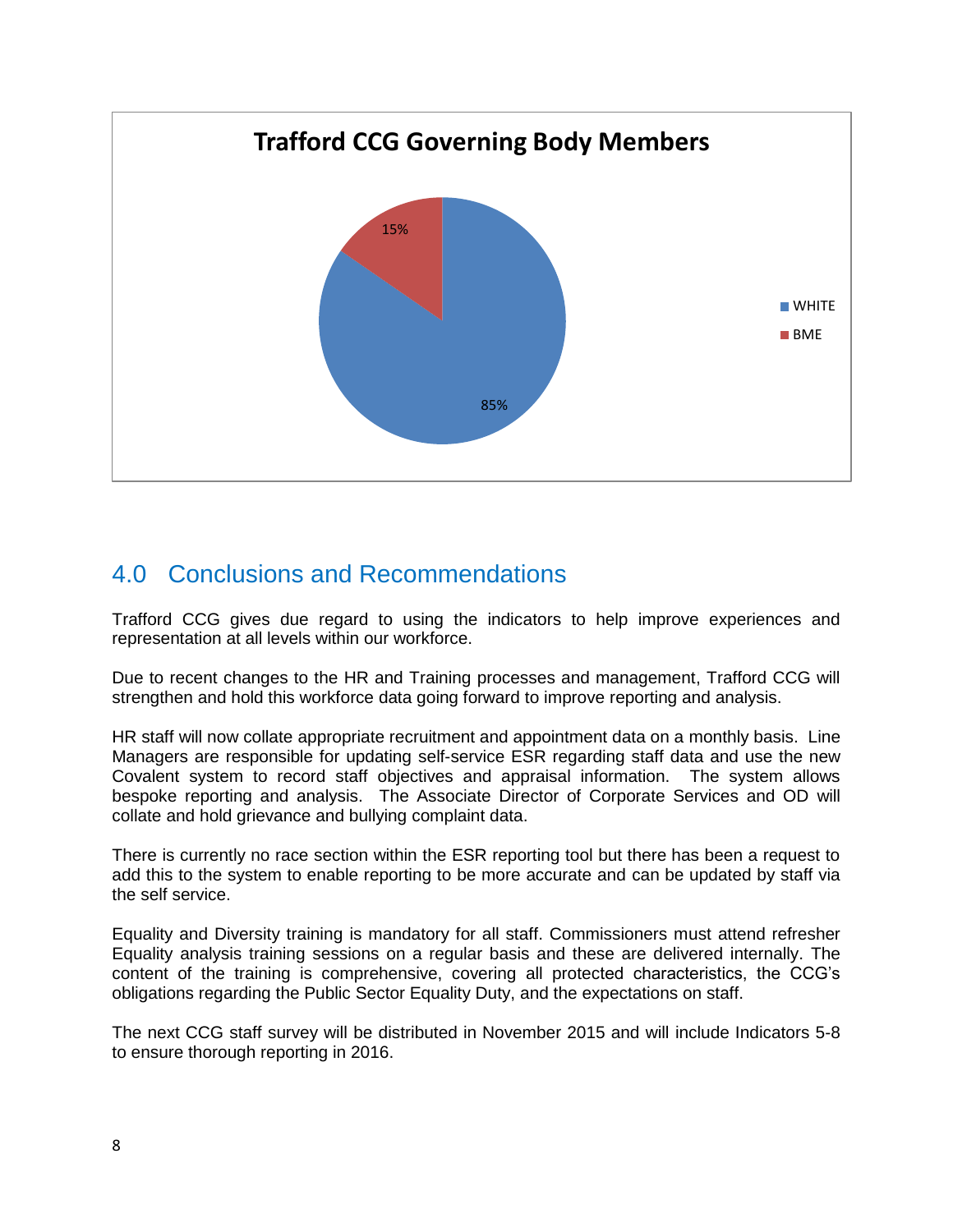For assurance it is documented in our procurement and tender process that the following questions are asked to the bidders and are scored appropriately:

- In the last 3 years, has any finding of unlawful racial discrimination been made against your organisation by an employment tribunal, an employment appeal tribunal or any other court (or in comparable proceedings in any jurisdiction other than the UK)?
- In the last 3 years, has your organisation had a complaint upheld following an investigation by the Equality and Human Rights Commission or its predecessors (or in comparable proceedings in any jurisdiction) on grounds of alleged unlawful discrimination?

The majority of contracts renewing this year will be placed on the NHS standard contract 2015 which will ensure providers comply to the WRES. Non-standard contracts will have the WRES clause added for additional assurance.

Trafford CCG and their larger providers are committed to implementing EDS2 to help meet the Public Sector Equality Duty and improve their performance for people and characteristics protected by the Equality Act 2010 and assurance through the provision of evidence that their providers are doing the same.

Quality and performance indicators are currently being reviewed to improve Equality and Diversity assurance from providers.

Trafford CCG Governing body have formally committed to the WRES and will take into account appropriate representation when renewing and appointing new members.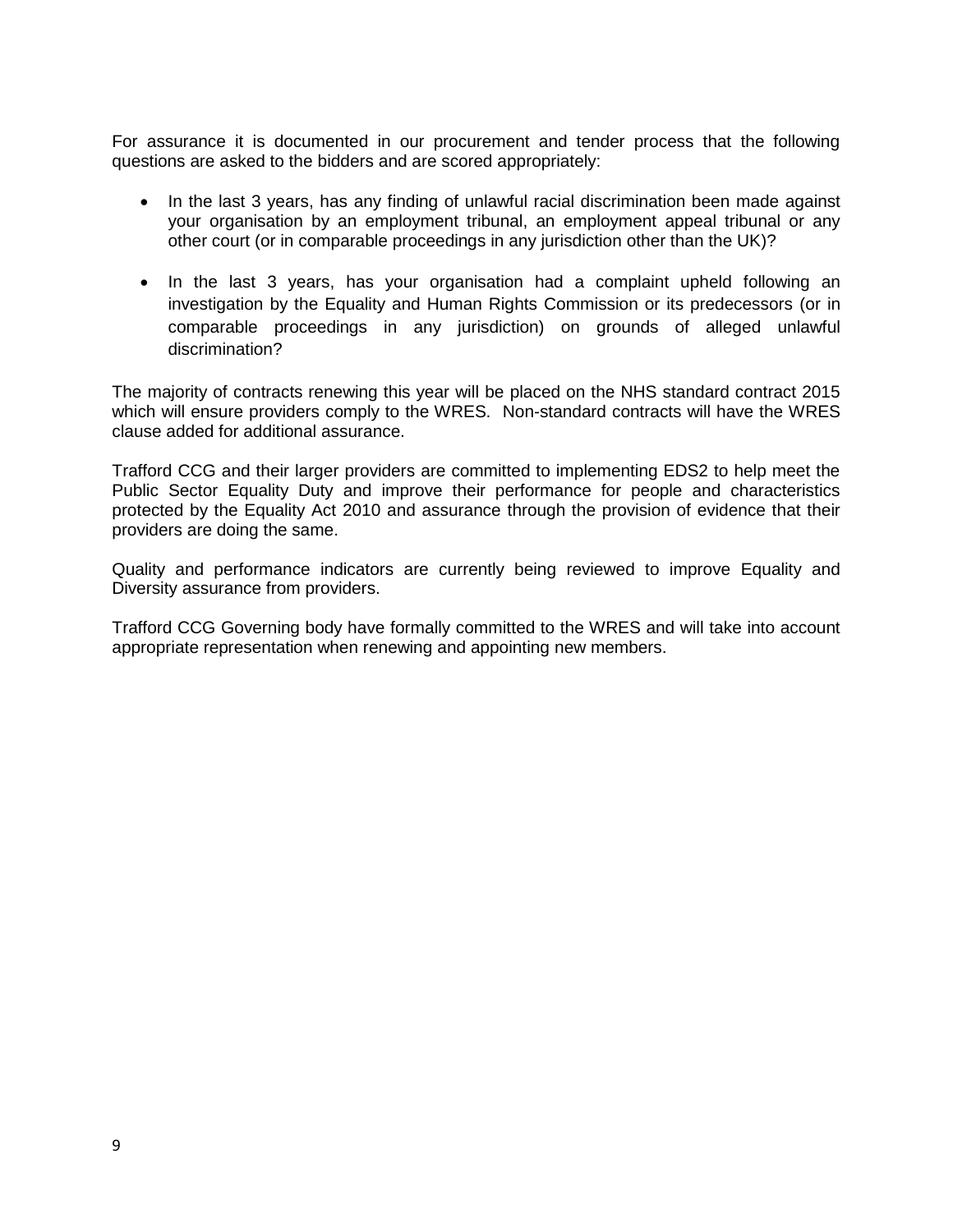## **Appendix 1**

## WRES – 9 Indicators 2014-15

|                | <b>Indicators</b>                                                                                                                                                                                 | <b>Descriptors</b>                                                | <b>WHITE</b>   | <b>BME</b>     |
|----------------|---------------------------------------------------------------------------------------------------------------------------------------------------------------------------------------------------|-------------------------------------------------------------------|----------------|----------------|
| 1              | Percentage of BME staff in Bands<br>8-9, VSM (inc executive Board                                                                                                                                 | No of staff in bands 8-9 &<br><b>VSM</b>                          | 32             | 5              |
|                | members and senior medical staff)<br>compared with the percentage of                                                                                                                              | Total No of staff in bands<br>8-9 & VSM                           | 37             | 37             |
|                | BME staff in the overall workforce                                                                                                                                                                | % of BME staff in bands<br>8-9 & VSM                              | $\blacksquare$ | 13.5%          |
|                |                                                                                                                                                                                                   | No of BME staff in total<br>workforce                             | $\blacksquare$ | 10             |
|                |                                                                                                                                                                                                   | <b>Total No of staff in overall</b><br>workforce                  |                | 93             |
|                |                                                                                                                                                                                                   | % of BME staff in overall<br>workforce                            | $\blacksquare$ | 10.8%          |
|                |                                                                                                                                                                                                   |                                                                   |                |                |
| $\overline{2}$ | Relative likelihood of BME staff                                                                                                                                                                  | No of Applications                                                | 387            | 163            |
|                | being appointed from shortlisting<br>compared to that of white staff                                                                                                                              | No of shortlisted<br>applicants                                   | 97             | 21             |
|                | being appointed from shortlisting<br>across all posts.                                                                                                                                            | No appointed from<br>shortlisting                                 | 9              | $\overline{2}$ |
|                |                                                                                                                                                                                                   | Ratio<br>shortlisting/appointed                                   | 0.093          | 0.095          |
|                |                                                                                                                                                                                                   |                                                                   |                |                |
| 3              | Relative likelihood of BME staff                                                                                                                                                                  | No of staff in workforce                                          | 83             | 10             |
|                | entering the formal disciplinary<br>process, compared to that of white<br>staff entering the formal<br>disciplinary process, as measured<br>by entry into a formal disciplinary<br>investigation. | No of Staff entering the<br>formal disciplinary<br>process        | $\overline{0}$ | $\mathbf 0$    |
|                |                                                                                                                                                                                                   |                                                                   |                |                |
| $\overline{4}$ | Relative likelihood of BME staff                                                                                                                                                                  | No of staff in workforce                                          | 83             | 10             |
|                | accessing non-mandatory training<br>and CPD as compared to white<br>staff                                                                                                                         | No of staff accessing non<br>mandatory training and<br><b>CPD</b> | 17             | 2              |
|                |                                                                                                                                                                                                   | Likelihood of staff accessing<br>non mandatory training           | 0.2%           | 0.2%           |